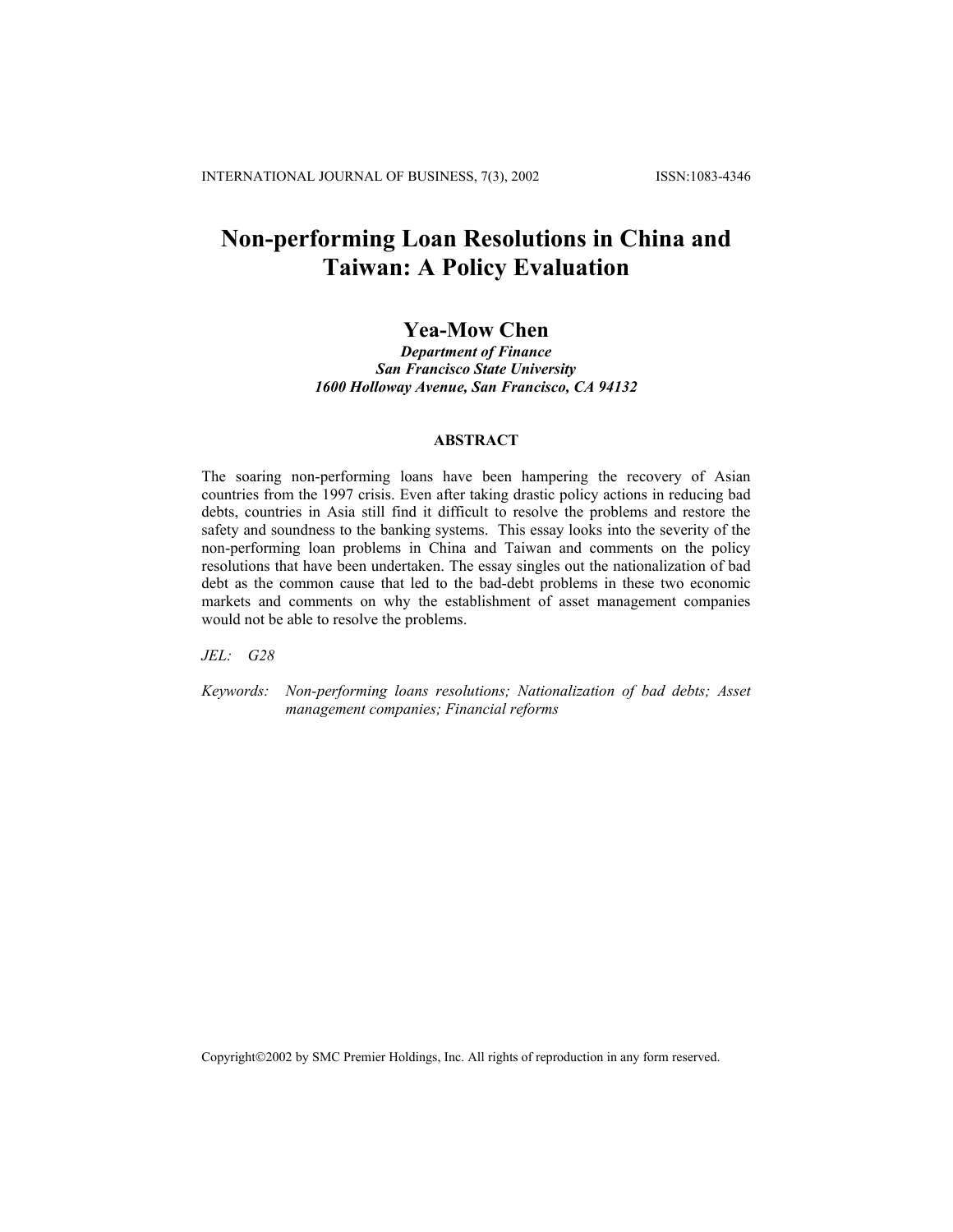### **I. INTRODUCTION**

The soaring non-performing loans have been hampering the recovery of Asian countries from the 1997 crisis. Even after taking drastic policy actions, countries in Asia still find it difficult to resolve the non-performing loan problems and restore safety and soundness back to the banking systems. This short essay looks into the severity of the non-performing loan problem in China and Taiwan and comments on policy resolutions that have been undertaken in resolving the problem.

#### **II. BANKS' BAD DEBT PROBLEMS**

#### **A. The Chinese Banking Industry**

The official estimate by the People's Bank of China has shown that about a quarter (25%) of total bank loans were not performing by the end of 1997 for the four largest state-owned commercial banks. For other specialized banks and local cooperatives, the non-performing loans (NPLs) could be much worse. The percentage of NPLs could be understated, because Chinese banks only record the portion of the loans that is overdue. If the total amount of loans is included, the percentage of NPL could be as high as 60 percent of total loans in China. Even with the official data, the percentage of NPLs had been steadily rising over the last few years, increasing from 20 percent in 1994, to 22 percent in 1995, and to 25 percent in 1997. Table 1 shows the NPLs for those jointequity banks, which had better NPL records than the overall depository financial institutions. Even for these banks, the average NPLs ratio increased from 11.8 to 17.3 percent between 1997 and 1999.

| Bank                              | 1997 | 1998 | 1999    |
|-----------------------------------|------|------|---------|
| China Merchants Bank              | 9.1  | 10.5 | 13.3    |
| Bank of Communication             | 13.9 | 19.3 | 20.0    |
| China Everbright Bank             | 7.7  | 13.7 | 39.0    |
| <b>CITIC</b> Industrial Bank      | 11.2 | 15.0 | 13.2    |
| China Minsheng Bank               | 2.0  | 6.0  | 8.7     |
| Hua Xia Bank                      | 4.3  | 5.7  | $6.64*$ |
| Shanghai Pudong Development Bank  | 6.7  | 8.9  | 9.1     |
| <b>Guangdong Development Bank</b> | 15.0 | 21.5 | 23.28*  |
| Shenzhen Development Bank         | 15.4 | 20.4 | 24.6    |
| <b>Fujing Industrial Bank</b>     | 12.3 | 14.0 | 14.20   |
| Average                           | 8.36 | 13.5 | 17.20   |

**Table 1**  Non-performing loan ratios at year end of shareholding commercial banks

Note: \* indicates percentage in June 1999.

Sources: PBC Quarterly Statistical Bulletin; Annual reports, various issues.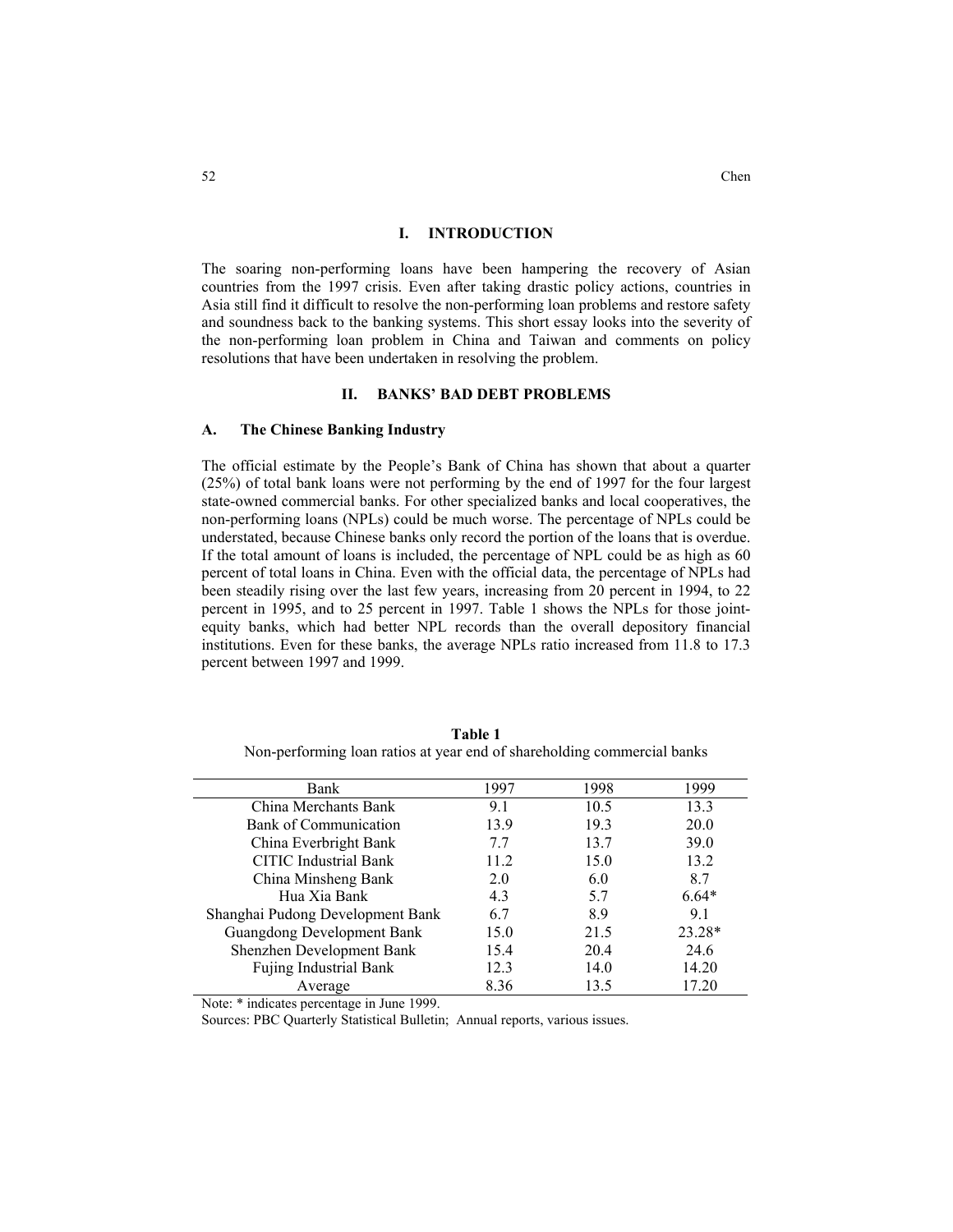The NPL problems had impacted commercial banks. Profitability had been dropping significantly, from 13.7% in 1993 to 0.2 percent in 1997. Table 2 provides more details about the profitability for specialized banks over the years and for individual specialized banks in 1999 and 2000. If the practice of recording interest income on NPLs as income during the year is disallowed, the whole banking industry's returns might have been negative. For city and rural cooperatives, the profitability is even worse.

| All          | Capital as % | <b>Specialized Bank</b>          | <b>ROA</b> | <b>ROE</b> | <b>ROA</b> | <b>ROE</b> |
|--------------|--------------|----------------------------------|------------|------------|------------|------------|
| <b>Banks</b> | of total     |                                  | in         | in         | in         | in         |
|              | assets       |                                  | 1999       | 1999       | 2000       | 2000       |
| 1985         | 12.10%       | Industrial and Commercial        | 0.12%      | $2.2\%$    | 0.1%       | 2.7%       |
|              |              | Bank of China                    |            |            |            |            |
| 1986         | 11.80%       | Bank of China                    | 0.11       | 2.0        | 0.1        | 2.8        |
| 1987         | 9.70%        | Agricultural Bank of China       | $-0.02$    | $-0.3$     | 0.0        | 0.2        |
| 1988         | 9.60%        | <b>China Construction Bank</b>   | 0.25       | 4.6        | 0.3        | 6.6        |
| 1989         | 8.90%        | <b>Bank of Communication</b>     | 0.35       | 6.9        | 0.3        | 6.6        |
| 1990         | 7.90%        | China Everbright Bank            | 0.41       | 7.4        | 0.3        | 4.8        |
| 1991         | 7.50%        | China Merchants Bank             | 0.59       | 8.2        | 0.5        | 10.7       |
| 1992         | 7.80%        | <b>CITIC</b> Industrial Bank     | 0.84       | 16.0       | 0.4        | 10.8       |
| 1993         | $5.00\%$     | China Mingshen Bank              | 0.85       | 17.4       | 0.6        | 8.1        |
| 1994         | 2.80%        | Hua Xia Bank                     | 0.59       | 8.1        |            |            |
| 1995         | 2.70%        | Shanghai Pudong                  | 0.99       | 16.8       | 0.7        | 12.9       |
|              |              | Development Bank                 |            |            |            |            |
| 1996         | 2.50%        | Shenzhen Development Bank        | 1.31       | 17.8       |            |            |
| 1997         | 2.40%        | <b>Guandong Development Bank</b> | 0.15       | 4.2        | 0.1        | 4.4        |
|              |              | <b>Fujing Industrial Bank</b>    | 0.63       | 8.7        |            |            |

**Table 2**  Capital and profits of China's specialized banks

Data Sources: Capital as a % of total assets is taken from Lardy (1998).

Annual reports, various issues.

The NPL loans had also caused the deterioration of bank capital. On the one hand, the loan loss reserve ratio was dragged down to a very low percentage, less than 10% of the total NPLs in 1999. Even for the healthier 10 shareholding banks, the loan loss reserves/NPL ratios in 1999 for Bank of Communications was 9.0%, 6.5% for Everbright, 6.8% for Shenzhen Development Bank, 2.1% for Merchants Bank, and 1.0% for Fujing Industrial Bank. Only Minshen Bank and Shanghai Pudong Development Bank had a ratio greater than 10% (15.3% and 20.6%, respectively).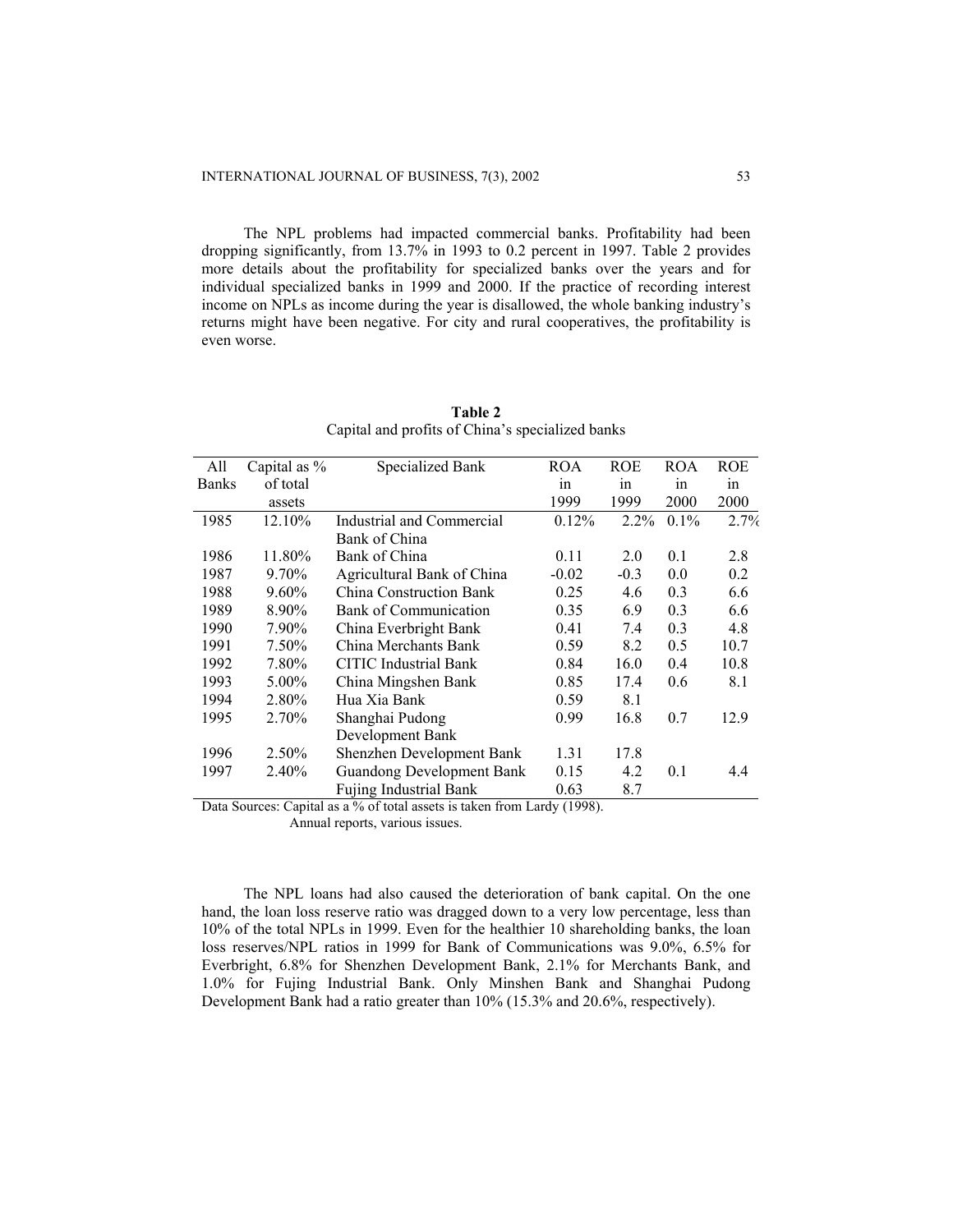On the other hand, the capital to total assets ratio of Chinese banks has been decreasing, from 12.1% in 1988 to 2.4% in 1998. As shown in Table 3, even for the stronger specialized banks, none of them had a Tier 1 capital adequacy ratio above the 8% international standard. Many banks technically were bankrupted.

| Bank                                    | Capital/Total Assets Ratio |
|-----------------------------------------|----------------------------|
| Industrial and Commercial Bank of China | $5.1\%$                    |
| Bank of China                           | 5.6                        |
| Agricultural Bank of China              | 5.9                        |
| China Construction Bank                 | 4.8                        |
| Bank of Communications                  | 5.0                        |
| China Everbright Bank                   | 5.5                        |
| <b>CITIC</b> Industrial Bank            | 5.1                        |
| Hua Xia Bank                            | 5.2                        |
| China Minsheng Bank                     | 4.9                        |
| China Merchant Bank                     | 7.2                        |
| Shanghai Pudong Development Bank        | 7.5                        |
| Shenzhen Development Bank               | 6.3                        |
| <b>Guandong Development Bank</b>        | 3.5                        |
| <b>Fujing Industrial Bank</b>           | 7.2                        |

**Table 3**  Capital to total assets ratio at the end of 1999

#### **B. The Taiwanese Banking Industry**

In terms of absolute percentage of NPLs, Taiwanese banks fare a little better, with 6.20% of total loans overdue in 2000, as shown in Table 4. Follow the same trend as in China; this overdue loan percentage has been rising rapidly each year, from 0.8 percent in 1992 to 6.2% in 2000. Small cooperatives were the ones that had seen the fast deterioration of loan quality, with overdue loans increased by more than four times from 1995 (3.49%) to 2000 (15.68%).

The overdue loans led to declining profits and capital adequacy. The return of assets had been drifting down from 0.9% to 0.50% by 1999, while the return on equity was even worse. Capital positions for banks, on average, were below the 8 percentages level as required by the international standard.

Table 5 and 6 report the deterioration of profitability and capital adequacy of different classes of Taiwanese banks after 1997, especially for domestic and other financial institutions. The capital to total assets ratio was the highest at 6.82% in 1998, still below the eight percent international standard (not adjusted for risks). For other financial institutions, capital to total assets ratio was at 3.78%, inadequate for loss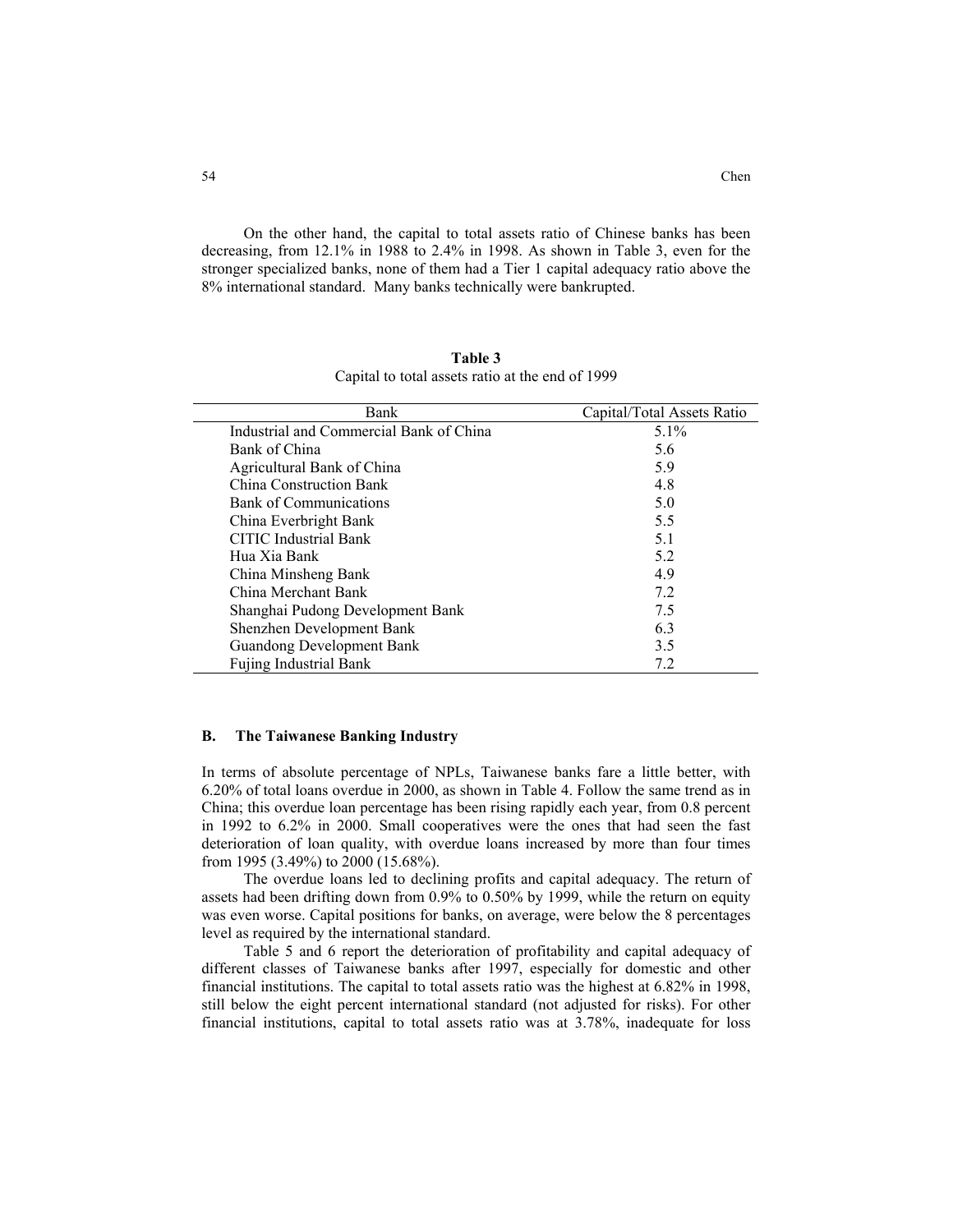payments. Problems for other financial institutions also show up in the ROA and ROE figures. Table 6 shows that branches of foreign banks achieved much greater efficiency in terms of profitability. Domestic banks still had 6.05% of ROE in 2000, as compared to 3.89% for all banks. The low profitability for all banks was mainly due to the losses incurred by other financial institutions.

|         | Overall | Domestic Banks | Foreign Banks | Other Financial |
|---------|---------|----------------|---------------|-----------------|
|         |         |                |               | Institutions    |
| 1992    | 0.80    |                |               |                 |
| 1993    | 1.10    |                |               |                 |
| 1994    | 1.80    |                |               |                 |
| 1995    | 3.00    | 2.88           | 0.82          | 3.49            |
| 1996    | 4.15    | 3.74           | 1.00          | 7.10            |
| 1997    | 4.18    | 3.74           | 1.07          | 8.53            |
| 1998    | 4.93    | 4.41           | 1.64          | 10.57           |
| 1999    | 5.67    | 4.96           | 3.20          | 13.70           |
| 2000    | 6.20    | 5.47           | 3.22          | 15.68           |
| $2001*$ | 7.44    | 6.63           | 2.97          | 18.50           |

| Table 4                                                              |  |
|----------------------------------------------------------------------|--|
| Overdue loans of financial institutions in Taiwan (December figures) |  |

Source: Ministry of Finance, Taipei, Taiwan.

Note: 1992-94, the figures are the NPL as a percentage of total loans.

2001 figures are at the end of June.

|      | All Banks  |            |            | Domestic Banks | Branches of Foreign |            |
|------|------------|------------|------------|----------------|---------------------|------------|
|      |            |            |            |                | <b>Banks</b>        |            |
|      | <b>ROA</b> | <b>ROE</b> | <b>ROA</b> | <b>ROE</b>     | <b>ROA</b>          | <b>ROE</b> |
| 1994 | $0.71\%$   | 13.34%     | $0.84\%$   | 13.86%         | 0.88%               | 20.67%     |
| 1995 | 0.60       | 11.17      | 0.71       | 11.87          | 1.24                | 26.74      |
| 1996 | 0.62       | 10.85      | 0.73       | 11.36          | 1.24                | 25.69      |
| 1997 | 0.72       | 11.45      | 0.88       | 12.23          | 1.34                | 30.52      |
| 1998 | 0.58       | 8.56       | 0.71       | 9.29           | 1.07                | 21.97      |
| 1999 | 0.47       | 6.98       | 0.54       | 6.91           | 0.76                | 17.51      |
| 2000 | 0.19       | 3.89       | 0.47       | 6.05           | 1.09                | 30.19      |

**Table 5**  Profitability of Taiwanese banks

Data Source: Financial Statistics Abstract, Bureau of Monetary Affairs, Ministry of Finance, R.O.C.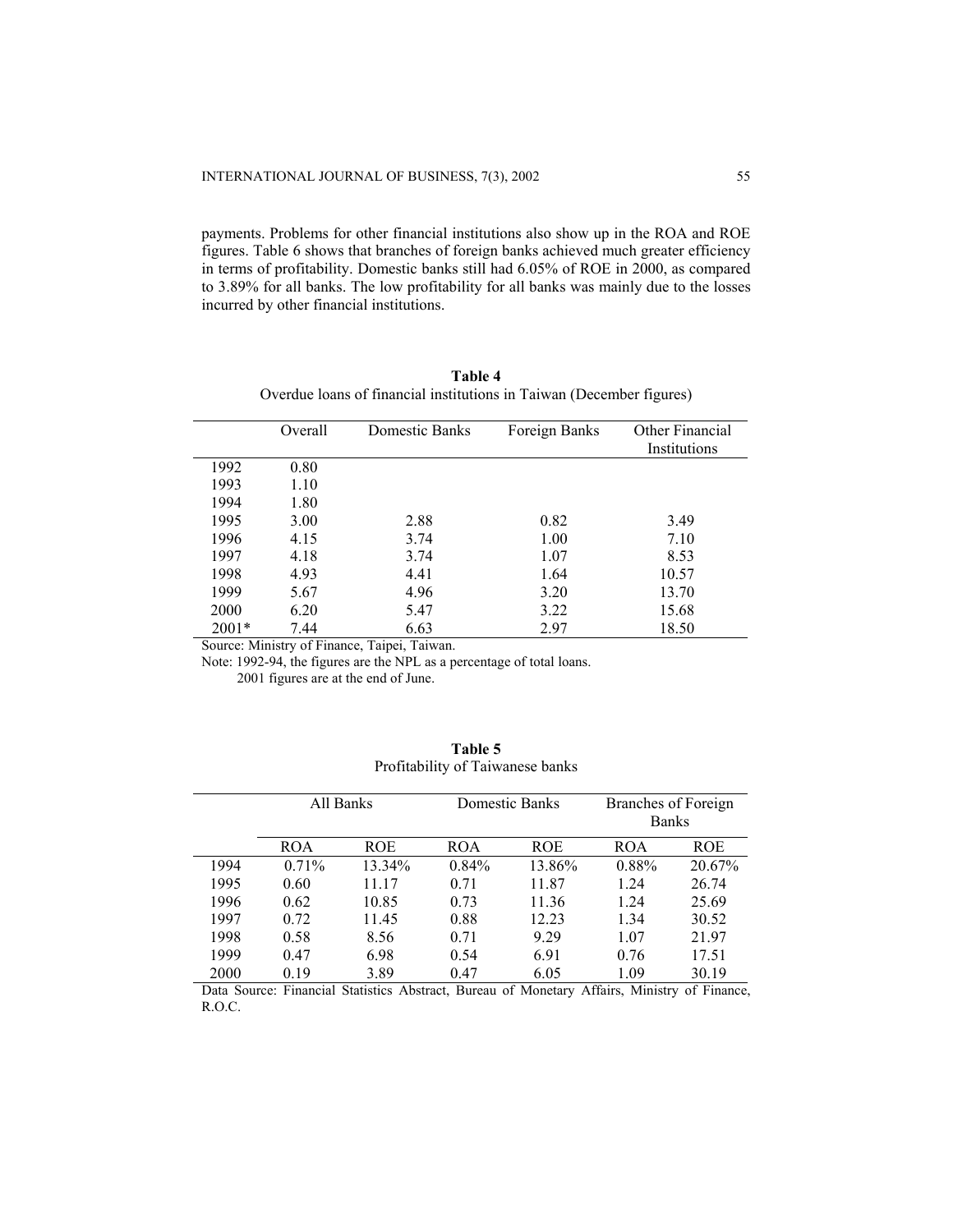|      | All          | Domestic     | Foreign  | Other        | ROA,         | ROE, All     |
|------|--------------|--------------|----------|--------------|--------------|--------------|
|      | <b>Banks</b> | <b>Banks</b> | Banks in | Financial    | All          | <b>Banks</b> |
|      |              |              | Taiwan   | Institutions | <b>Banks</b> |              |
| 1991 | 4.25%        | 4.34%        | 4.36%    | 4.09%        |              |              |
| 1992 | 51.3         | 5.99         | 4.29     | 3.71         |              |              |
| 1993 | 4.88         | 5.84         | 4.16     | 3.44         |              |              |
| 1994 | 5.35         | 6.05         | 4.65     | 4.14         | 0.71%        | 13.34%       |
| 1995 | 5.38         | 6.00         | 4.65     | 4.27         | 0.60         | 11.17        |
| 1996 | 5.72         | 6.42         | 4.82     | 4.49         | 0.62         | 10.85        |
| 1997 | 6.33         | 6.99         | 4.37     | 5.23         | 0.72         | 11.45        |
| 1998 | 6.82         | 7.63         | 4.89     | 5.23         | 0.58         | 8.56         |
| 1999 | 6.73         | 7.82         | 4.33     | 4.30         | 0.47         | 6.98         |
| 2000 | 6.50         | 7.70         | 3.60     | 3.78         | 0.19         | 3.89         |

**Table 6**  Capital to total assets ratios of Taiwanese banks

Data Source: Financial Statistics Abstract, Bureau of Monetary Affairs, Ministry of Finance, R.O.C.

# **III. CAUSES OF THE NPL PROBLEMS – NATIONALIZATION OF BAD DEBTS**

It is very obvious that bad debt problems in both China and Taiwan were caused by the deficiency in the lending process, especially due to policy distortion or crony capitalism. Nationalization of bad debts is the ultimate cause among all of the reasons. Nationalization takes different forms in China and Taiwan. In China, it is due to the state ownership of commercial banks, while in Taiwan, it is the crony capitalism that forces the government to pay for banks' losses. Overall the sound and safe lending policies and procedures that are generally followed by western banks are all violated:

### **A. Inadequate Lending Policy, Procedures, and Monitoring**

Under the state ownership of banks in China in the past, bank lending was basically strictly a part of the nation's economic planning. Loans were made directly by the state government to specific sectors and/or companies. No specific lending policy that was based on the economic principal was established. Bankers did not have to do any credit valuation of customers, nor did they have to exercise proper review and monitoring after a loan was extended. Under this system, a bank was not really a bank; it was simply part of the state's resource allocation in its economic planning.

For both state-owned and privately owned banks in Taiwan, western-style lending policies and procedures were followed, with specific criteria for loan evaluations and reviews. These policies and procedures were only followed when it came to evaluating un-related general public borrowers. The problem for private banks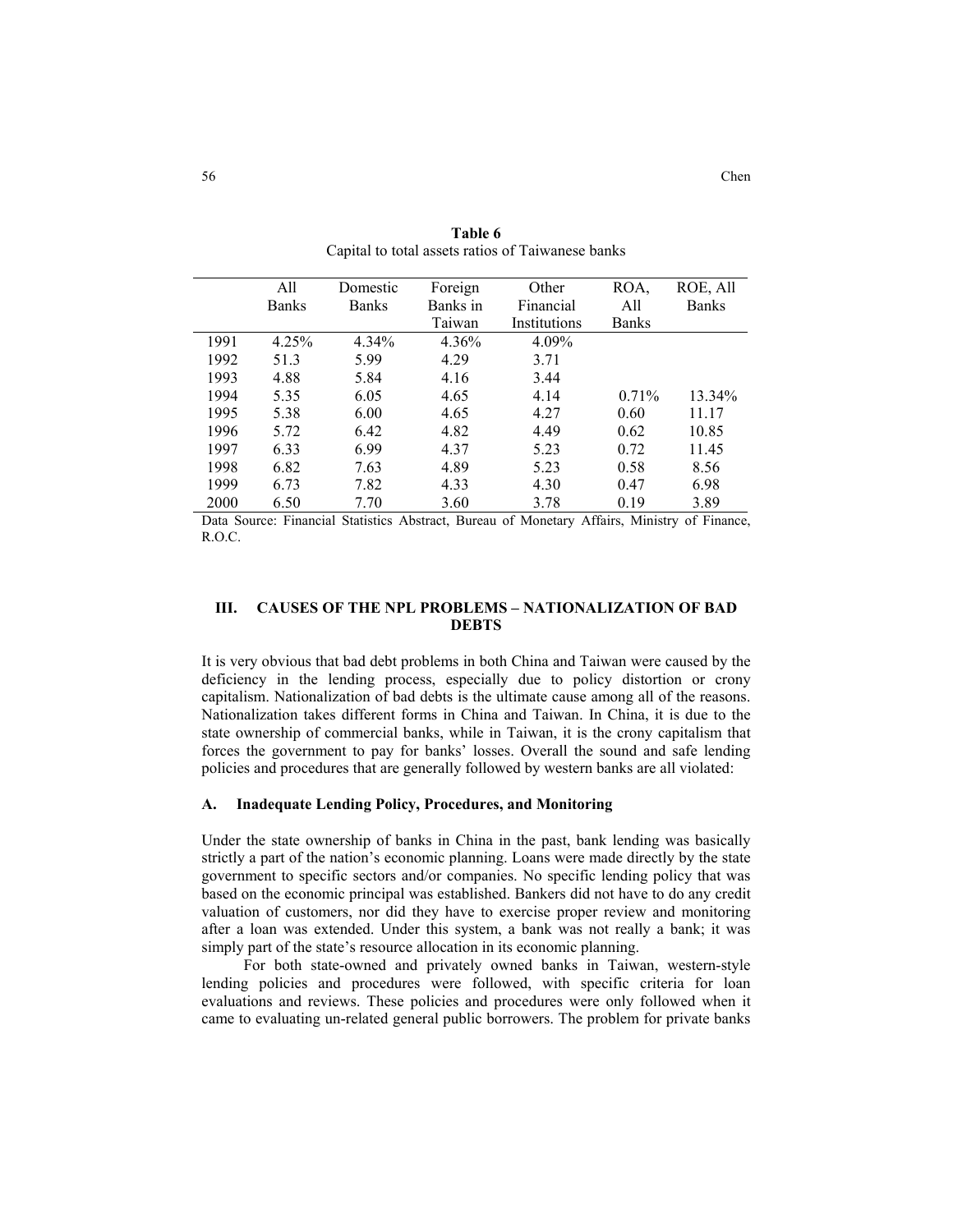is that when it comes to evaluating closely related customers who are connected to the bankers financially, these sets of policies and procedures were ignored. In a lot of cases involved with fraud and mismanagement, insiders lending to bankers themselves was the norm.

Even worse, many banks, owned by financial conglomerates or family business groups, would create fictitious subsidiaries to rob resources from the banking firms. Insiders' lending often was a single most critical factor that led to bank failures in Taiwan. Under such circumstances, even a rigorous lending policy would have no function at all in controlling lending.

# **B. Ineffective Supervision and Government Forbearance: The Consequences of Nationalization of NPLs**

In China, nationalization of bad debts is mainly the result of the state-ownership of enterprises. First of all, most of the long-term investment and short-term liquidity needs of state-owned enterprises were planned and funded by the central government. Commercial banks were instructed to provide a given amount of loans to each of the enterprises as long as they had the quotas. Further, the state government requires its state-owned enterprises to repatriate most of their profits to the central government in Beijing. From 1980 to 1993, enterprises had handed in about 80% of their earnings each year, including the amount of depreciation taken which is supposed to be for capital accumulation. The repatriation of corporate earnings leaves not much funding for stateowned enterprises for liquidity payments and/or for fixed asset investment. Coupled with the fact that a capital market is incomplete, this leaves bank loans to be the only source of external funding.

The consequence of the state-ownership of enterprises entangled the three sectors, the government, commercial banks, and state-owned enterprises, together. This system legitimizes the right for state-owned enterprises to obtain funding from commercial banks, as well as the right not to repay the bank loans by state-owned enterprises. Thus bad debts were mounting. By some western standards, bad debts in the banking section amounted to 70 percent of total assets, a percentage high enough to foster an internal financial crisis.

The state-ownership of enterprises also leads to capital forbearance on technically bankrupt enterprises. Since the debts incurred by the state-owned enterprises would have to be assumed by the government, state-owned enterprises tended to recourse the debt obligations back to the government, asking creditors to seek repayment from the government. The state or local government has very rarely declared insolvency of the SOEs and even commercial banks for social stability reasons.

In Taiwan, it's a matter of crony capitalism that banks' insiders and politically connected interest groups exercised their political power to obtain loans from banks. Most of the problem loans were involved with lending that violates the loan procedures established by the banks themselves and by the bank supervisory authority. The two most common practices include insiders' lending to subsidiaries or relatives/associates of the parent company controlling the bank and lending to politicians in exchange for political favors or financial benefits.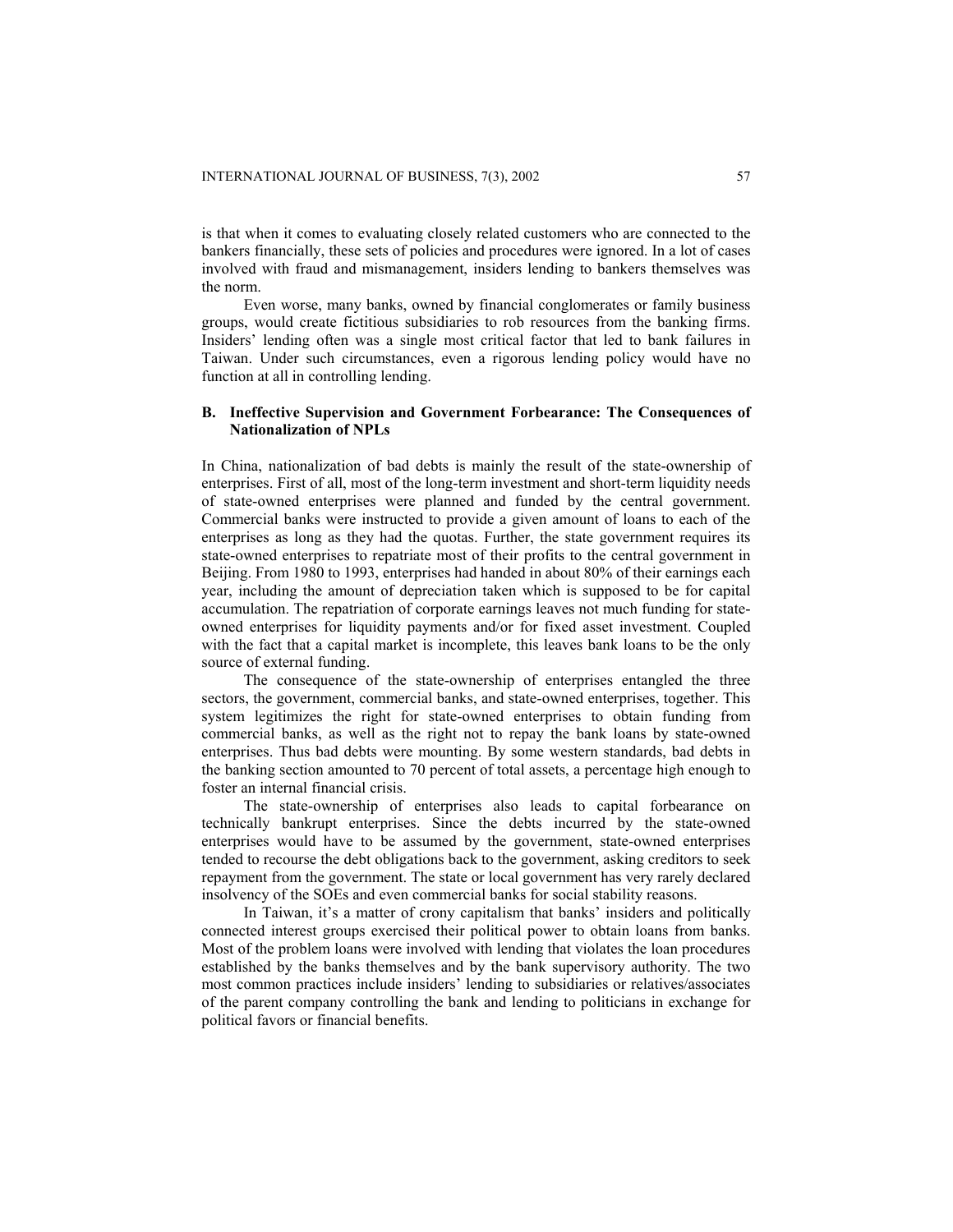Problem loans typically started with shaky loans with inflated collaterals. The borrowed loans were then misappropriated for other uses, including speculating on the stock and real estate markets and sometimes used to rescue other subsidies that had been falling due to stock speculations. This speculation had caused many firms to go bankrupt and become unable to pay back to the banks.

Bankers, who were also corporate owners who had loaned to themselves, would then exercise their political power to wrangle with the government for either rescuing individual banks or providing subsidies to the banking industry, especially when the whole industry was in trouble or the economy had fallen into recession. Out of concern for the stability of the financial system, the government in many cases would yield to the demand of these bankers-business owners. The most recent reduction of the gross business receipts tax (GBTR) rate for banks by the Ministry of Finance in July 1999 is a typical rescue example of the above process. Again, the relief or rescue by the government leads to a de facto nationalization of bad debts.

#### **C. Out-of-Date Banking Knowledge and Technology**

In both China and Taiwan, the technology for credit evaluation is not fully developed. This is particularly so in China with no databases on borrowers' credit history and information. Taiwan does have some credit information, but it has not been used to the best extent.

The system for asset value appraisal is also inadequate. It has just started in China and has yet to be standardized in Taiwan. This leaves opportunities for bank fraud. Many bad loans in Taiwan start from inflated collaterals. In quite a few cases, the banking firms even collide with appraising firms for the inflated values on assets and properties so that more money can be shifted out.

Collecting credit information for a loan evaluation is not the only problem, periodic credit reviews after loans are extended are also irregular and problematic. Many banks didn't even check on how the borrowers used the funds extended properly and whether loan covenants were followed.

Even though all of these loan procedures can be administered manually, technology can be applied to help the lending process be more efficient and effective, and more importantly reduce the chances for fraud and mismanagement in lending. The technology, of course, is lacking in these two market areas.

# **IV. POLICIES FOR REDUCING NON-PERFORMANCE LOANS IN CHINA AND TAIWAN**

Even a financial crisis is not imminent as a result of huge bad debts, it is still threatening the stability of the financial system and the economy. Both China and Taiwan have taken action to deal with the NPL problems. The two common actions taken include the establishment of Asset Management Companies (AMCs), to specifically deal with the bad debt problems, and capital injections to financial institutions with government subsidies.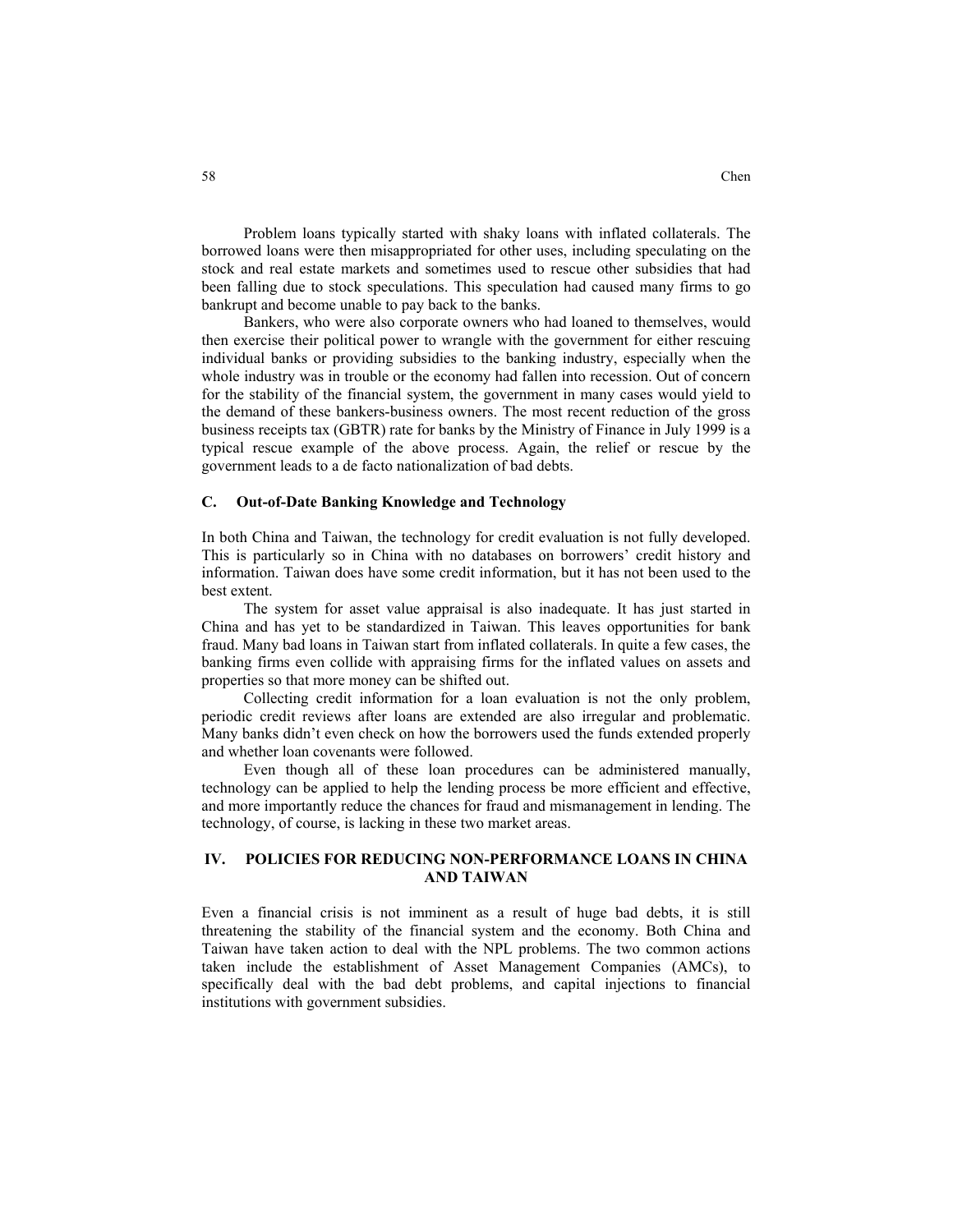#### **A. Establishing Asset Management Companies to Deal with Bad Debt Problems**

#### **1. China's Government-Funded AMCs:**

In October 1998, Primer Zhu Rongji decided to set up an asset management company for the China Construction Bank (called Cinda after it's formation in April 1999). The other big four banks all have followed suit with the establishment of their own asset management companies. These asset management companies are a separate entity from their parent banking firms, but are funded by the Minister of Finance.

With the authorization by the Ministry of Finance (MOF), non-performing loans made before 1996 are being transferred to the AMCs at their face value. Therefore, there are no write-offs on the part of the banks on the loans that are transferred to the AMCs. To finance the transfer of NPLs, the AMC would issue bonds back to the four state-owned banks with interests and principals guaranteed by the MOF.

| AMC.           | <b>Bank</b>              | NPLs Purchased at Book |
|----------------|--------------------------|------------------------|
|                |                          | Costs (\$b RMB)        |
| Cinda AMC      | <b>Construction Bank</b> | 350                    |
| Hua-Rong AMC   | <b>ICBC</b> Bank         | 408                    |
| Great Wall AMC | Agriculture Bank         | 346                    |
| Orient AMC     | Bank of China            | 296                    |

**Table 7**  NPLs purchased by the four AMCs by the end of 1999

The AMCs intend to manage and dispose of these loans through debt/equity swaps, debt collection, debt exchange, debt transfer and sale, debt restructuring, stock listing and the underwriting of bonds, direct investment, and bond issues. RMB 395 billion of them have already been disposed of with a debt/equity program for 596 SOEs.

The establishment of AMCs might help the big four banks in two ways. First, bad loans now are taken over and managed by the AMCs, which allow more banks opportunities to re-capitalize themselves. Second, profits for the big four banks would be boosted as the banks receive interest on the bonds issued by the AMCs. This interest revenue should help the banks absorb additional losses.

Indeed, the risk control efforts through AMCs have paid off. By the end of June 2002, the four AMCs had taken in about \$1,300 billion RMBs worth of NPLs, reducing the ratio of NPLs to loans to within 20 percent for the four state-owned banks.

But establishing AMCs alone would not resolve the NPL problems. They were created to serve no purpose other than to release the liabilities of banks. After taking over more than RMB \$1.3 trillion of NPLs, the total amount of problem loans of the big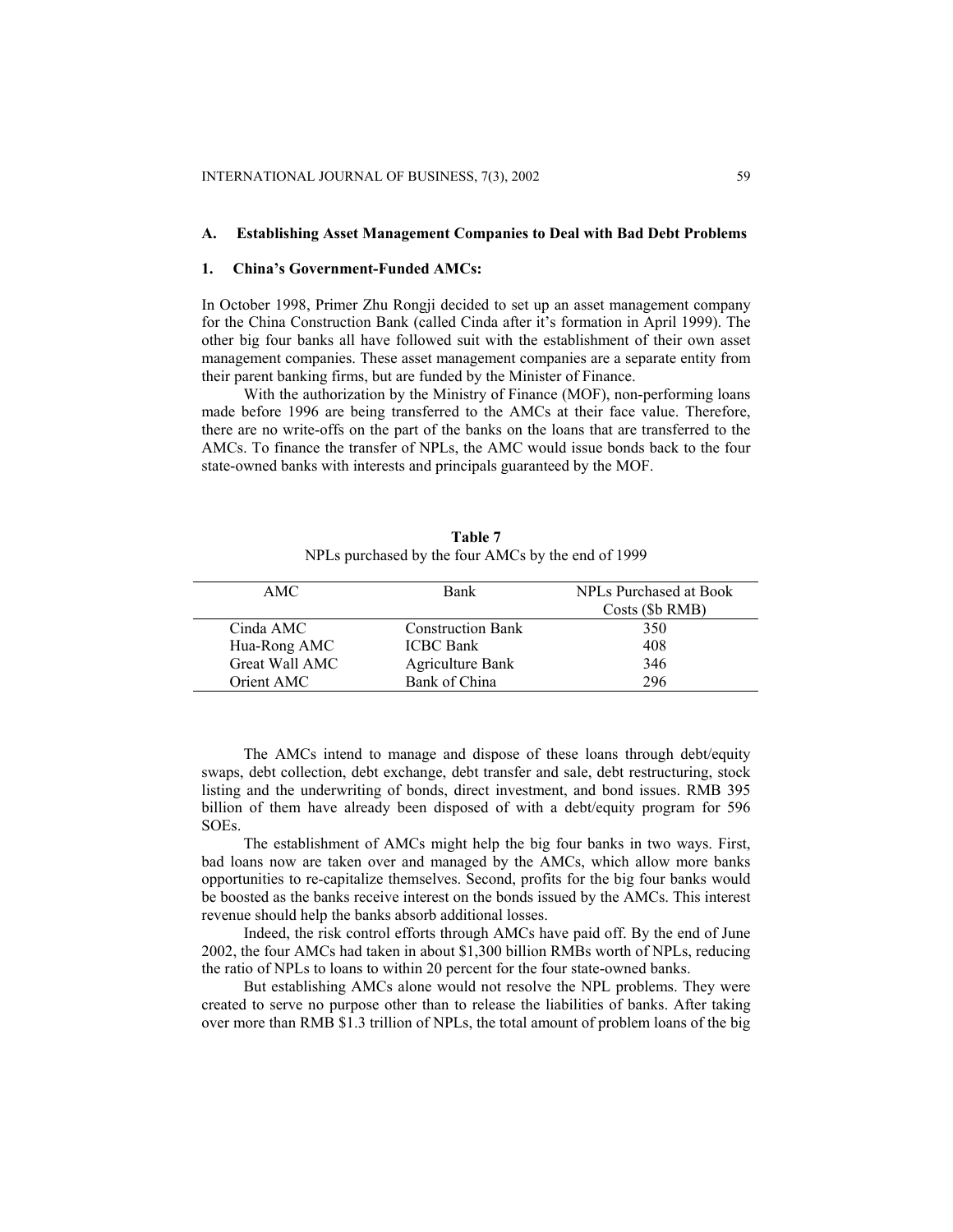four banks still exceeds RMB \$1 trillion. If the asset management company program does not address the quality issues of banks for future lending, another round of NPLs will be accumulating, and the same asset quality problems will be repeated in the future.

#### **2. Taiwan's Privately Funded AMCs**

Taiwan's AMCs could provide some additional functions in becoming a legitimate part of the financial system. AMCs are to be set up by private corporations with approval from the government. AMCs are to be funded by the private sector and managed by professionals. In addition to buying NPLs from financial institutions, they are allowed to manage other assets. Banks are allowed to set up their own AMCs to move their bad loans off the balance sheet as long as it does not affect their capital adequacy ratio. In the government's mind, the capital injected into AMCs by a bank could be used to buy its bad loans off.

The problem with AMCs being set up to resolve NPL problems is that these AMCs would only have total assets of NT\$20 billion (U.S. \$615.38 million), far from being enough to solve the problem of having NT\$1.186 trillion in overdue loans in the financial system. AMCs can take over overdue loans once, but AMCs would not guarantee the long-term loan quality. A long-term solution is to follow the practices by the Resolution Trust Corporation in the U.S. in closing down insolvent banks and making shareholders pay. Any form of government subsidy should be avoided.

#### **B. Capital Injections by the Governments**

The bad debt problems at the end would still have to be resolved by the government in various forms of subsidies. Both China and Taiwan have resorted to either director capital injection or tax reduction as ways of solving the bad debt problems, which essentially amounts to subsidizing poorly managed banks. Unfortunately, this case of government subsidies happens again and again.

In 1998, the Ministry of Finance in China issued 270 billion dollars of special government bonds to the four state-owned banks and immediately injected all this money into these banks. The capital injection was intended to be used to resolve the non-performing loans and to increase their capital to asset ratios. In addition, the required reserves on deposit accounts were reduced to free additional liquidity for banks. These policy actions had increased these banks' capital from \$208 billion to \$478 billion, and the capital to asset ratio increased to about 8 percent.

In Taiwan, similar government actions took place. In February 1999, the Central Bank cut required reserve ratios to free up reserve liquidity that could be used for further lending. Later in July 1999, the Ministry of Finance also lowered the gross business receipts tax (GBTR) rate for banks from 5% to 2%. The extra bank profits derived from these two measures, estimated to be NT\$35 billion per year, were required exclusively to be used to write off bad loans.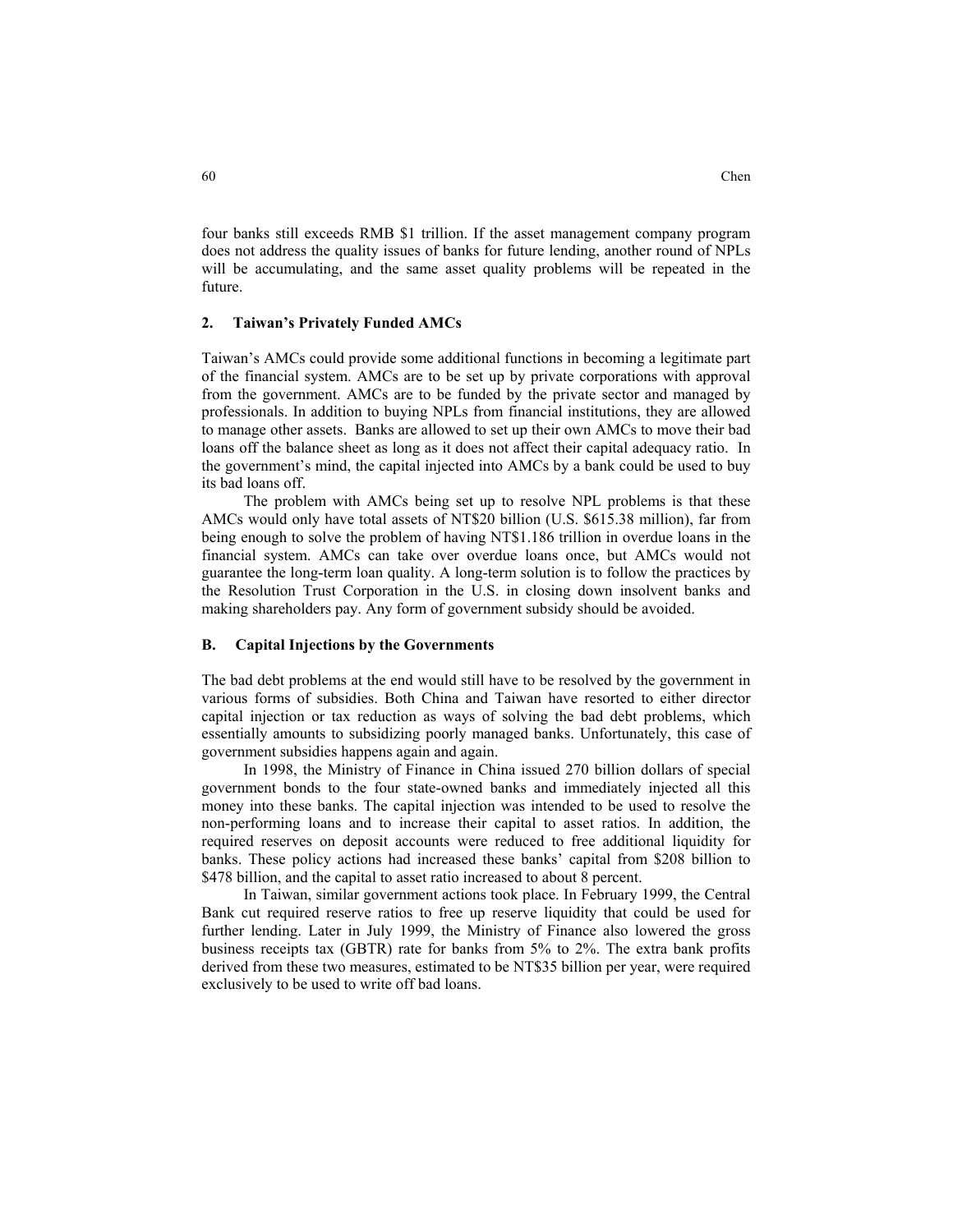The Ministry of Finance also revised bank regulations to enable banks to speed up the process of writing off bad loans and to issue preferred stocks to improve their ability to bear losses.

Some analysts point out that this policy will widen the operation performance between banks with higher loan quality and banks with poor loan quality, simply because the latter will use the savings from tax cuts to supplement their substantial losses from their lending activities. Some even contest that the policy is nothing more than using taxpayers' money to subsidize poorly run financial institutions.

#### **C. Additional Financial Reforms**

#### **1. Ban Mergers and Acquisitions and Bank Holding Companies**

In addition to NPL problems, the over-crowded financial institutions lead to reduced efficiency and excess competition to hamper the Taiwanese banking system. The sheer size of Taiwanese banks is also too small to compete internationally. During the years of 2000 and 2001, the Ministry of Finance has been pushing for banks' mergers and acquisitions. The laws for M&As have been passed into legislation and a few cases of M&As have occurred. The M&A legislation gives the government a tool for resolving bankrupt or near-bankrupt financial institutions.

A new undergoing development is the authorization of the formation of bank holding companies by capital-adequate commercial banks. The question for all of these new developments in Taiwan is that, except for bringing in additional capital through M&As and/or establishing holding companies that help to make banks more capitalsound and more diversified, they don't correct the problems that led to the accumulation of NPLs and bank failures.

#### **2. Foreign Ownership**

A better approach for resolving the NPL problem might be to follow what a few Chinese banks have been doing by selling ownership to foreign banks to form a partnership. The foreign ownership could bring in rigorous lending policies and procedures that would be strictly enforced. By following the basic market economic principal and making managers responsible for the profits and losses of a banking firm, they can then resist the pressure from political distortion, including those from the government agencies and politically influential entities.

#### **V. WHAT WOULD BE THE APPROPRIATE FINANCIAL REFORMS**

The measures of capital injection and the establishment of asset management companies failed to correct the NPL problems in both China and Taiwan. They are aiming at resolving the current bad debt problems, rather than implementing a sound lending principal and practice, and an effective regulatory structure to ensure the quality of assets. More appropriate reforms would have to focus on: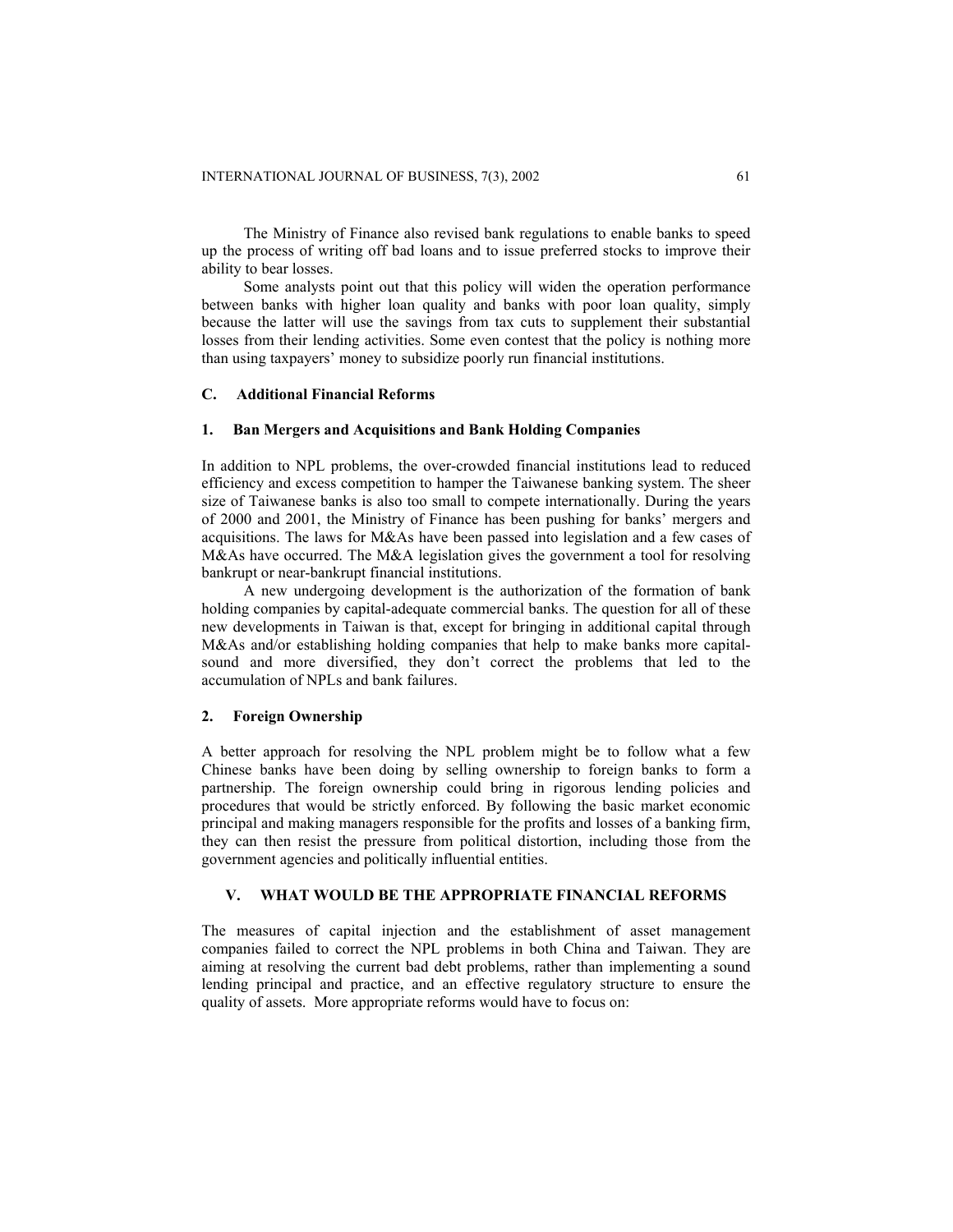Banks with inadequate capital amounts would have to be required to inject capital by the current shareholders to the level that is considered to be sound and safe without any government subsidies. For the state-owned banks in China, if the Chinese government would keep their current ownership structure intact, the Chinese government would be the one who would have to inject the needed capital. After the recapitalization, it would be better for the Chinese government to subcontract off these state-owned banks to outside professionals for management of loan decisions. The board of directors could set general guidance on loan policy, while professional managers would make the actual lending decisions. A final resolution is to privatize all those state-owned commercial banks.

For Taiwanese banks with insufficient capital, due to their private ownership nature, the banking supervisory authority should require a capital injection plan to bring capital up to standard. The capital plan could be implemented over a specific time period, say 3-5 years. Before the capital being adequate, certain lending and investment activities, as well as dividend distribution, should be restricted. In enforcing this capital re-capitalization, the banking authority should be delegated with total authority in requiring capital injection and all of those prompt corrective actions that are implemented on banks in the U.S.

# **B. A lending policy and procedure that is strictly based on commercial considerations.**

The lending policy would have to be based strictly on returns and risk considerations and kept away from intoxication by crony capitalism or political influences. This implies that there will be no policy loans as dictated by the central government in China, even for those specialized banks that were created to provide funding to specific sectors. A mechanism protecting banks from local government influence would also have to be in place. In Taiwan, this implies that law enforcement would be required to prevent any influence of interest groups or politicians.

## **C. Enforcing Loan Loss Reserves as Required by Banking Laws**

In both China and Taiwan, policy on loan loss reserves has been implemented. These policies, however, are not really enforced, especially for China. To ensure the soundness and safety in the banking industry in the future, a much stronger enforcement of loan loss reserve requirements would be needed.

# **D. Introducing the Concept and Techniques of Risk Management into Bank Management and Bank Supervision**

Asian banks have been far behind as compared to more advanced markets in bank risk management. The concepts like assets/liabilities management, credit risk management,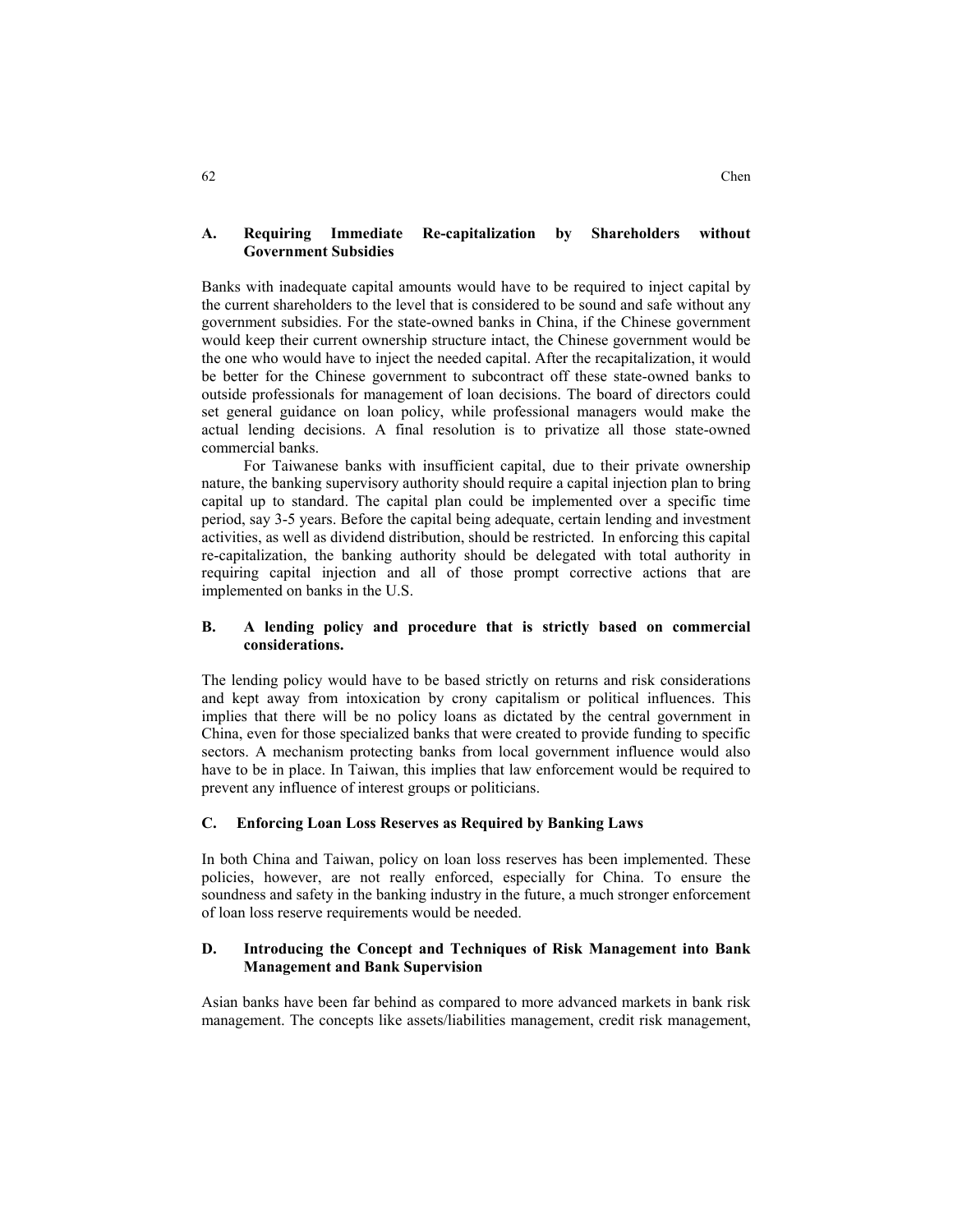market risk management, Value at Risk, and Credit Metric, may not have not been heard of by Chinese bankers and by government officers.

Risk management, however, has revolved into becoming an effective and critical tool for banks to gauge the level of either interest rate risk, credit (default) risk, market risk, or others. With these tools available, risk management can be done on a daily basis. Supervisory authority could also require commercial banks to integrate measures of various risks into risk-based capital requirements and/or deposit insurance premiums.

# **E. Implementing Risk-Based Capital Requirements and/or Deposit Insurance Premiums**

For risk control and for ensuring adequate capital for any level of risk-taking, riskbased regulations would have to be implemented. Taiwan has implemented a mechanism for risk-based deposit insurance premiums. However, the problem is that the difference in premiums for well managed and poorly managed banks is miniscule and is not enough to control risk taking by banks. China has a long way to go, first with a mass educational introduction of risk concepts and techniques for risk management. With these two risk-based regulations, owners of banks would have to either ensure safe and sound bank management or be ready to pay for excess risk taking. This would be a better mechanism as compared to other administrative actions taken by regulators for either preventing or resolving risk taking activities by banks.

#### **VI. CONCLUSION**

In summary, comparing the banking systems from these two sides of the Taiwan Straight, Taiwan has a better regulatory structure ensuring a safe and sound banking system. Its problems arise from an ineffective enforcement of the laws and policies, which tend to be tempered by political interest groups. To prevent any tempering by interest groups, any reforms should be geared toward establishing a safety net that could provide a bulletproof safety net that could keep away intervention by politicians and interest groups.

China requires a total structural and regulatory reform, from ownership structure, lending polices, loan loss reserves, capital adequacy, risk management, to banking regulations. Product innovations are also far behind other developed financial systems. The most urgent reform needed would be for the government to set a hands-off policy, not only to stop requiring policy lending from banks, but also to stop the recourse of SOE liabilities back to commercial banks. In one word, the fiscalization of corporate debts and bank non-performing loans by the central government would have to stop. Effectively establishing each bank as a profit center will be a key in reaching the above two urgent resolutions needed.